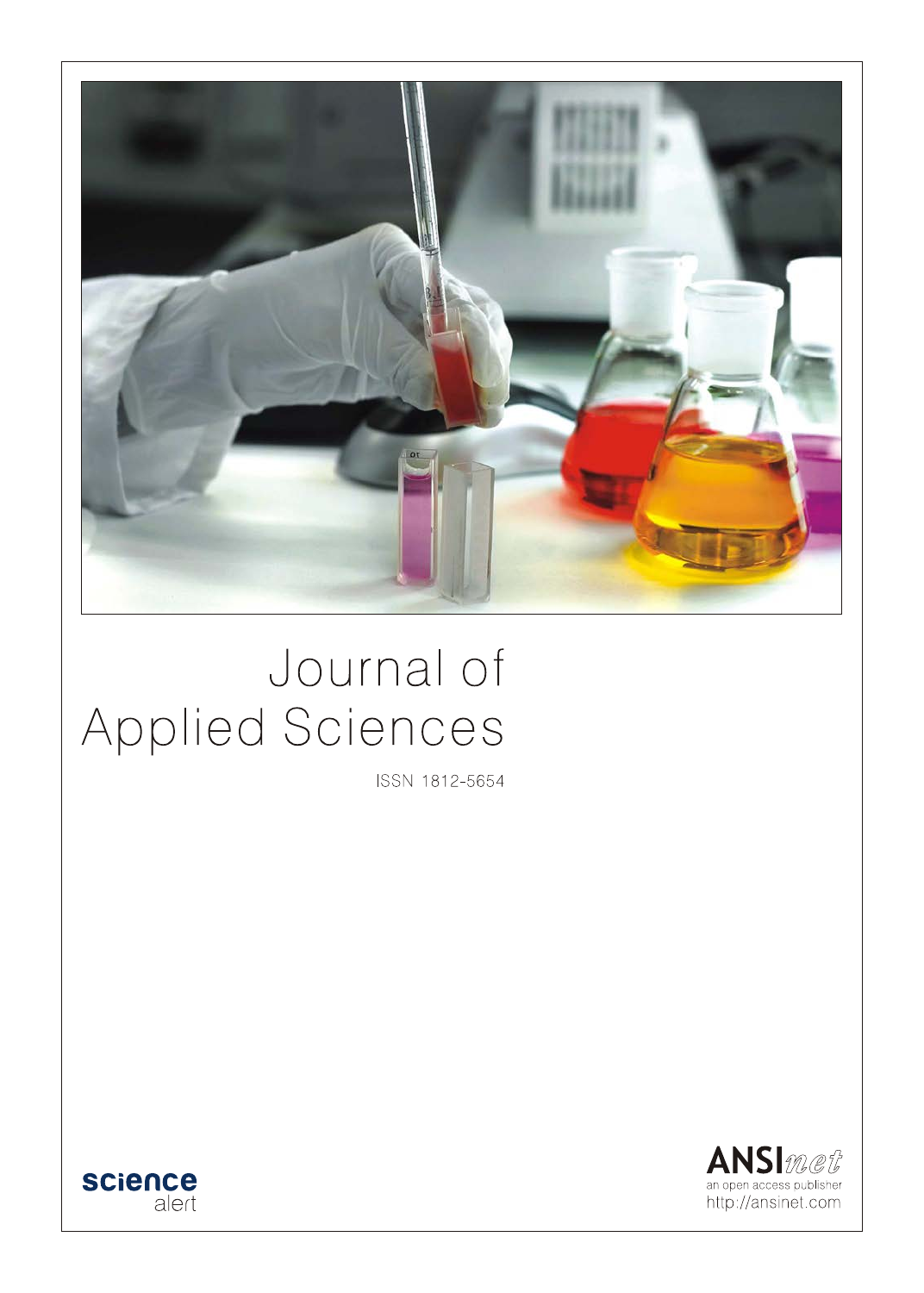## **OPEN ACCESS Journal of Applied Sciences**

ISSN 1812-5654 DOI: 10.3923/jas.2017.184.195



## **Research Article Anti-mycotic and Anti-mycotoxigenic Properties of Egyptian Dill**

 $^{\text{1}}$ A. Noah Badr,  $^{\text{3}}$ Fatma Nada,  $^{\text{2}}$ M.G. Shehata and  $^{\text{1}}$ H.A. Amra

1 Division of Food Industrial and Nutrition, Department of Food Toxicology and Contaminants, National Research Centre, Dokki, Giza, Egypt 2 Department of Food Technology, Arid Lands Cultivation Research Institute, City of Scientific Research and Technological Application, Alexandria, Egypt

3 Food Technology Research Institute, Agriculture Research Centre, Dokki, Giza, Egypt

## Abstract

Background: Dill (Anethum graveolens) is considered as one of the medicinal herbal plants which were known from ancient Egyptian centaury. Dill had many benefits for healthcare and it could be used in some parts of the world as food additives. Gas chromatography of dill declared many major and minor components also phyto-constituents that may play an important role in the inhibition of toxigenic fungal growth and/or mycotoxin reductions. One of the major components that had importance was carvone also limonene and apiol otherwise terpenoids and tannins considered as minor ones. Materials and Methods: Effect of three types of dill (Anethum graveolens) products were studied to compare its ability to avoid fungal growth of six strains of toxigenic fungi, dill products were leaves and stems extract, roots extracts and seeds essential oil, meanwhile, the strains were Aspergillus flavus ITEM 8080, Aspergillus parasiticus ITEM 692, Aspergillus ochraceus ITEM 2456, Penicillum verrucosum ISPA 9618, Fusarium graminearum ISPA2020 and Aspergillus niger ITEM 2318. Results: Dills seeds essential oil appeared to be the most effective one could inhibit fungal growth of the toxigenic fungi at a concentration of 5 mg mL $^{\rm -1}$  of seeds essential oil the fungal growth of all toxigenic fungi under the study was avoided. Use of seeds essential oil as anti mycotoxigenic material against aflatoxin B<sub>1</sub> and aflatoxin G<sub>1</sub> was determined. **Conclusion:** By increasing the concentration of seeds essential oil in media, reduction effect increased either for aflatoxin B<sub>1</sub> or for aflatoxin G<sub>1</sub> toxins at a concentration of 5 mg mL<sup>-1</sup> essential oil extract inhibition ratio reached 87.7% for aflatoxin B<sub>1</sub> and for aflatoxin G<sub>1</sub> it was 92.2% reducing of toxin.

Key words: Anti-mycotic, anti-mycotoxigenic, dill, aflatoxin B<sub>1</sub>, aflatoxin G<sub>1</sub>

Received: October 30, 2016 **Accepted: February 02, 2017** Published: March 15, 2017

Citation: A. Noah Badr, Fatma Nada, M.G. Shehata and H.A. Amra, 2017. Anti-mycotic and anti-mycotoxigenic properties of Egyptian dill. J. Applied Sci., 17: 184-195.

Corresponding Author: A. Noah Badr, Department of Food Toxicology and Contaminants, National Research Centre, P.O. Box 12622, Dokki, Giza, Egypt Tel: +201111226523

Copyright: © 2017 A. Noah Badr et al. This is an open access article distributed under the terms of the creative commons attribution License, which permits unrestricted use, distribution and reproduction in any medium, provided the original author and source are credited.

Competing Interest: The authors have declared that no competing interest exists.

Data Availability: All relevant data are within the paper and its supporting information files.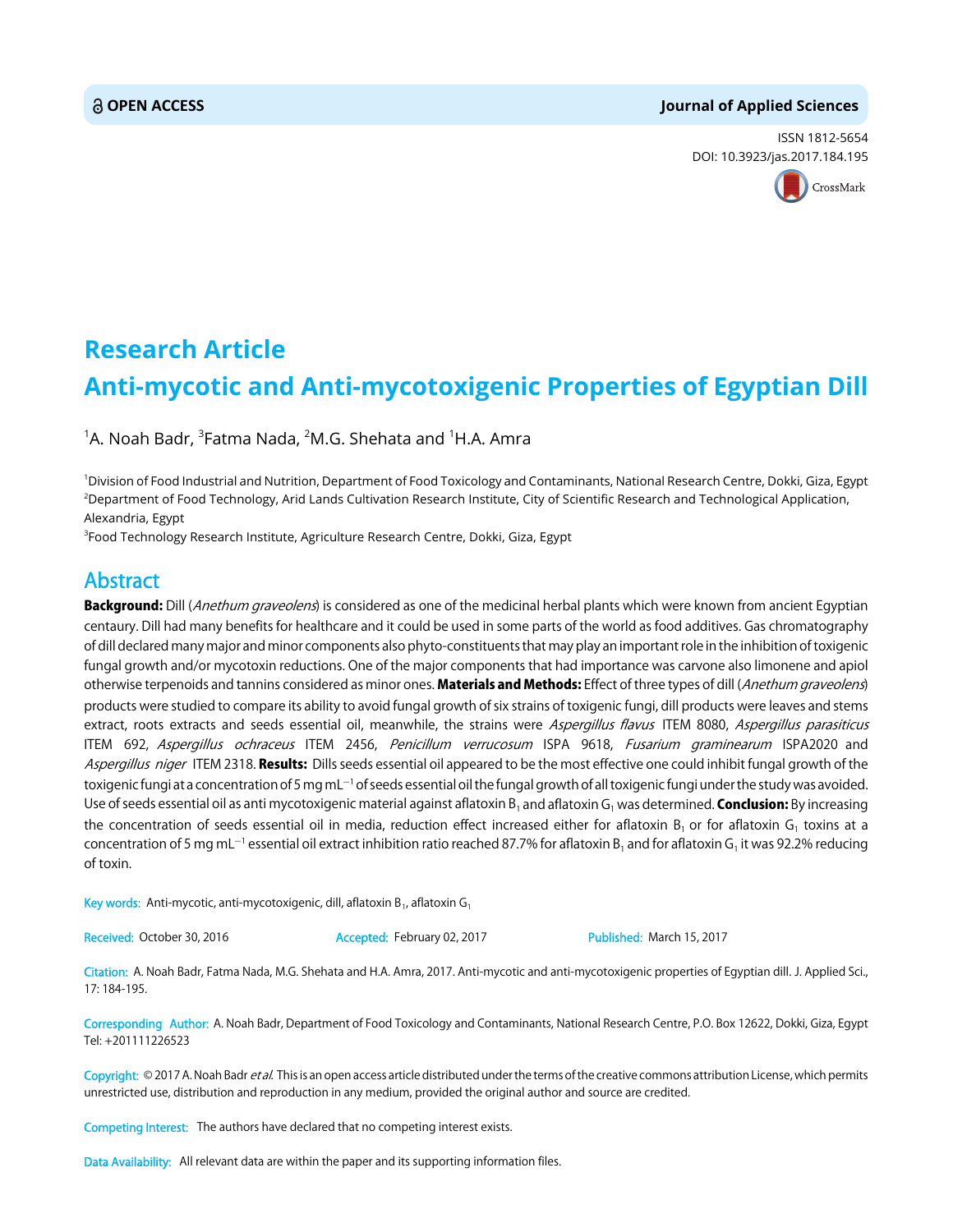## INTRODUCTION

Food materials and food products could be contaminating by mycotoxigenic fungi and mycotoxins that made a problem through post-harvest steps and production lines especially in equatorial and sub-equatorial regions. Throughout several mycotoxins, aflatoxins are the widespread contaminants of agriculture food materials within post-harvest processing. Harmful impacts of aflatoxins are exceedingly declaring in plants tissues as well as in animal's tissues. The plant tissues could be affected by aflatoxins presence in negative ways, which may appear in some biological operations such as a functioning of vital cellular enzymes, photo pigments and cut germination ability<sup>1</sup>.

However, in human and animals, aflatoxins are known as a reason of many maladies like listlessness, lipogenesis, intoxication, anorexia, inhibition of protein synthesis and finally it realized as hepatotoxicity, mutagenic and carcinogenic factors<sup>2,3</sup>. Because of its thermo-stable characters, aflatoxins still keeping even food cooked. Furthermore, aflatoxins had a great role in free radicals generation which reflected in found of reactive oxygen species<sup>4</sup>. Inverse effect of reactive oxygen species in various biomolecules like proteins, lipids and carbohydrates also nucleic acids is widely recorded. According to Halliwell<sup>5</sup>, mycotoxigenic fungi not only the main reason of quantitative losses but also had a great impact on qualitative losses of food and food materials. Proceeding on this fact, it is urgent of such monitoring measures, that are effective as anti-mycotic and anti-mycotoxigenic against fungal as well as toxin contamination, likewise as the antioxidant against the free radical oxidation to boost shelf life of food materials through post-harvest steps.

Shapat or dill (Anethum graveolens) is annually herbal plant with yellow teeny flowers pertinence to Umbelliferae family plant, the plant height around 1.5 m, it is also had medicinal usage in ancient and modern civilization. Dill arises from West Asia area and Mediterranean basin. It grows in many areas such as the Middle East, India, Russia, Iran and Egypt<sup>6</sup>. Seeds used as a flavoring agent in the food industry because of its intense spicy odor, leaves are used in salads and tea however, seeds commonly used in tea, bakery, soups, salad and canned foods<sup>7</sup>. Dill cultivated to utilize as a vegetable also to be source of essential oil. This volatile oil could have medicinal applications for example as carminative, antispasmodic, stomachic, diuretic and stimulant. Also, A. graveolens plant commonly used in the intestines and

stomach aches, liver diseases, dyspepsia, bladder inflammation and cramps<sup>8</sup>. The volatile oil and plant extracts appeared much variation of ability to have antimicrobial actions. Various several studies have been done to point out on the chemical composition of the essential oil of dill seeds $9,10$ .

The main components of A. graveolens volatile oil which has light yellow color with the spice odor and acrid taste are a mix of carvone with limonene and paraffin hydrocarbon. Other essential oil components are triterpenes,  $\alpha$ -phellandrene, flavonoids, eugenol, coumarins, phenolic acids and umbelliferones<sup>11</sup>. Previous studies declare that, there is some antimicrobial activity of shapat for example it had an impact against Listeria monocytogenes and Saccharomyces cerevisia<sup>12</sup>. Again, antioxidant effects for the aqueous extracts of A. graveolens was in compare with  $\alpha$ -tocopherol, ascorbic acid and quercetin in in vitro systems<sup>13</sup>. Volatile oil that was produced from shapat seeds was recorded to have an inhibitory activity against vulvovaginal candidiasis in immunosuppressed rats<sup>14</sup>. Furthermore, dill essential oil has hypolipidemic activity and could have cardio-protective agent characters<sup>15</sup>. The chemical composition of shapat volatile oil and its quantity varies depending on the plant parts and the plant harvest time<sup>16</sup>. Phytochemical analysis demonstrated the presence of many phyto-components such as: Terpenes, tannin, saponin, glycoside, steroid and reducing sugar. Antimicrobial activity of shapat seed oil was applied on 8 multi-drug resistant clinical isolates of both Gram-positive and Gram-negative bacteria and 2 standard strains. It appeared broad antibacterial action against Gram-positive bacteria such as *Enterococcus* sp. and *Staphylococcus aureus*. Also, Gram-negative bacteria Pseudomonas aeruginosa, E. coli and Klebsiella pneumonia<sup>17</sup>.

The present study was undertaken to investigate the antifungal and anti-mycotoxigenic effects of the essential oil of the seeds of A. graveolens and it extract against some mycotoxigenic fungi and its toxins. The aim is to determine the activity of components in the extract to stop or degrade aflatoxin secretion.

#### MATERIALS AND METHODS

Plant material: The seeds of Anethum graveolens were purchased from local market of Arab republic of Egypt, all samples were purchased from herbal markets around Cairo and the seeds were deposited at the Herbarium, Department of Botany, National Research Center.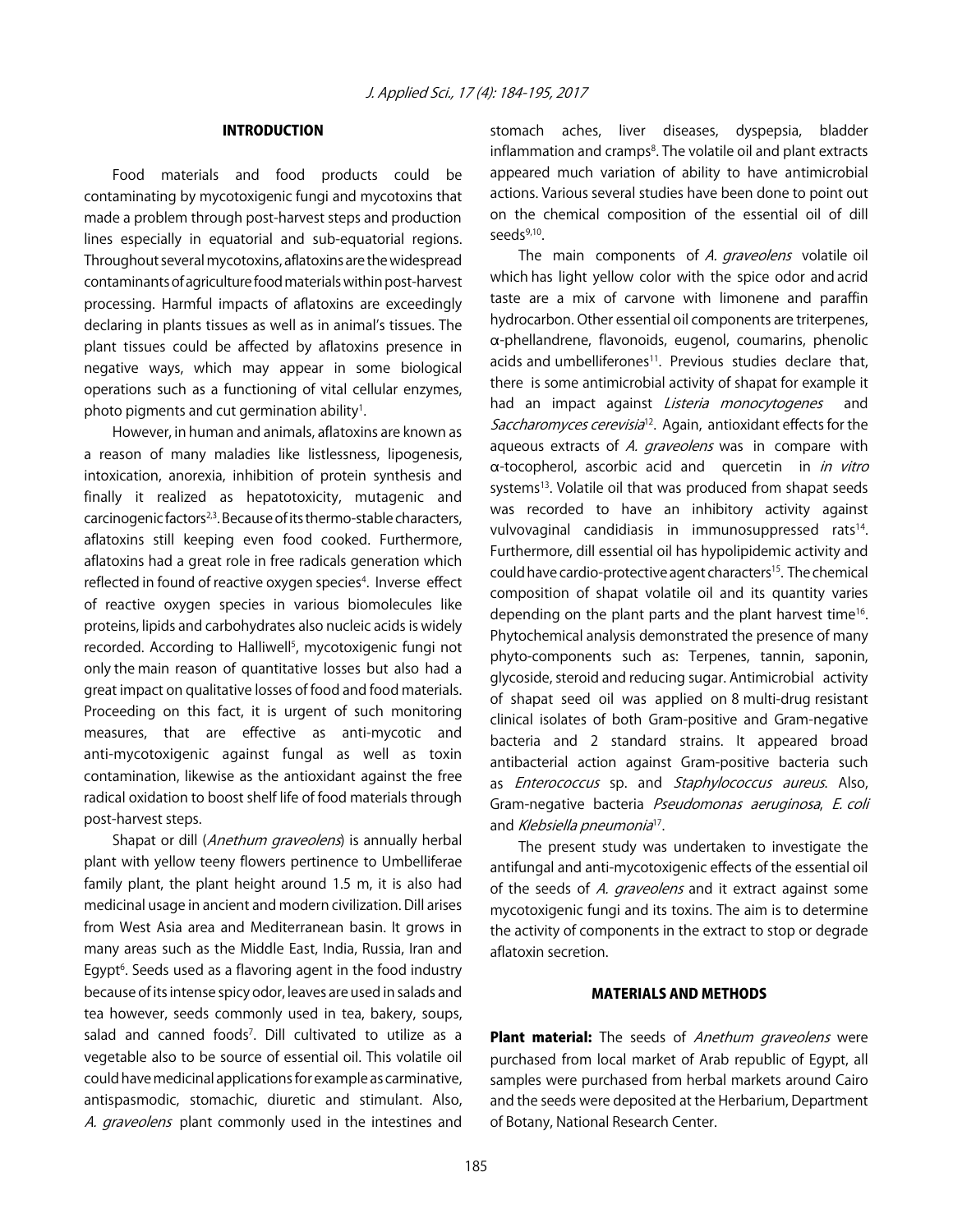Extraction of the essential oil for chromatography: The seeds were thoroughly washed twice with distilled water, then it was dried carefully, ground and submitted to hydro-distillation using clevenger-type apparatus for 6 h. Essential oil was extracted using hexane and hydro-distillation. For hydro-distillation, 40 g of seeds was shredded superficially for 45 sec at low speed in water in a blender. The seed/water mixture was transferred to a custom-made hydro-distillation apparatus as described by Schild and Stahl<sup>18</sup> then, heated to 100 $^{\circ}$ C. After 2 h, the essential oil was collected and the amount measured using a glass volumetric pipet. Distillates were diluted 150-fold with hexane before GC measurement. The extracted essential oil were dried over anhydrous sodium sulphate and stored in amber-colored bottles in a refrigerator at  $4^{\circ}$ C until the chromatographic step.

Gas chromatography/mass spectrometry analysis: The essential oil was analyzed on a Hewlett-Packard 6890NGC-MS system (Agilent technologies) coupled to a HP5973 mass-spectrometer. Separations were carried out using a DB-5 capillary column (30 m $\times$ 0.25 mm i.d., 0.25 µm film thickness). The injector and detector temperatures were maintained at 220 and 280 $^{\circ}$ C, respectively. Column temperature was initially kept at 60 $\degree$ C for 2 min and then gradually increased to 240 $\degree$ C at the rate of  $5^{\circ}$ C min. Helium was used as carrier gas at a constant flow of 1.0 mL min<sup>-1</sup> and an injection volume of 1  $\mu$ L was employed. The MS scan parameters included electron impact ionization voltage of 70 eV, a mass range of 40-750 m/z and a scan interval of 0.5 sec. Samples diluted in n-hexane were injected manually in the split less mode. The identification of the components was based on comparison of their mass spectra with those of NIST3.0 Libraries provided with the computer-controlling GC-MS system as well as from the published literature.

## Extracts and oil preparation

Preparation of dill seed extraction: Seeds of Anethum graveolens were surface sterilized, then washed by sterile distilled water and crushed using pestle and mortar. Hot water extracts of seeds were prepared by weighting 100 g of seeds that was extracted in a 100 mL of methanol/water (1:1, v:v) for 24 h to get the desired concentration (4 mg mL $^{-1}$ ), then each extracted material was filtered through Whatman filter paper No. 4, then centrifuged at  $7200 \times g$  for 15 min and the supernatant was used for testing its antifungal activity.

Preparation of water extraction of dill plant: Dill was used after preparing from farms around Alexandria and approving by plant systematic scientist. In order to prepare the water extract, the leaves and stems of this plant were dried in the shade after washing and then dried leaf and stem were powdered in crusher. About 200 g of the results fine powdered of was quantitatively transfer to conical flask by warm water and the flasks covered well by using a para-film sheet, the conical flask shaking overnight in shaking incubator at around  $50^{\circ}$ C then, filtered resultant compound with Whatman filter paper No. 4, next condensed the filtrate of the first and second process with rotary machine at  $60^{\circ}$ C of temperature, rotation speed at 100 rpm up to one-fourth of the original volume. Obtained soluble poured into large vial and it was dried on laboratory oven by heating with indirect heat at temperatures around  $50^{\circ}$ C and under sterile conditions. The resulting powder was kept in a freezer until it used.

Preparation of fungal strains to test: A slant agar with 7 days growth of the six fungi strains was prepared to produce fresh colony of each one. Cover colonies with approximately 5 mL of sterile water supplemented with 0.1% tween 80. Then, the conidia are carefully rubbed with a sterile cotton swab and transferred to a sterile tube. The suspension was vortexes for 15 sec with a vortex mixer at 2,000 rpm. In general appropriate dilutions are made in order to attain the right concentration for counting in a haemocytometer chamber. Inoculum preparations should also be examined for the presence of hyphae or clumps. Transfer 5 mL of the suspension to a sterile syringe attached to a sterile filter with a pore diameter of 11 µm, filter and collect in a sterile tube. This step removes hyphae and yields a suspension composed of spores. The inoculum was shaken again in a vortex mixer for further 15 sec to remove any clumps detected. Adjust the suspension with sterile distilled water to  $2 \times 10^5$  conidia mL<sup>-1</sup> by counting the conidia in a haemocytometer chamber.

## Determination of antifungal activity of dill extracts and essential oil

Determination of antifungal activity on fungal spores: Spores suspension of each fungus was mixed with graduated volumes of dill extracts, using a surfactant to enhance extract mixing characteristics and spores also (tween 80). Leave and stems extraction was test at concentrations of (1.0-5.0 mL), also it was (0.5-2.5 mg mL<sup>-1</sup>) form seed and (0.5-5.0 mg mL<sup>-1</sup>) for essential oil. In 15 mm diameter petri dishes of sabouraud dextrose agar loop of each spore/extract concentration was spread, positive control was done by using voriconazole 10 mg m $L^{-1}$ , negative control was done by fungal strain suspend in autoclaved water with tween 80 as surfactant for spores. Petri dishes after inoculated aseptically on the surface of the media were incubated for 10 days at  $25\pm2^{\circ}$ C in incubator.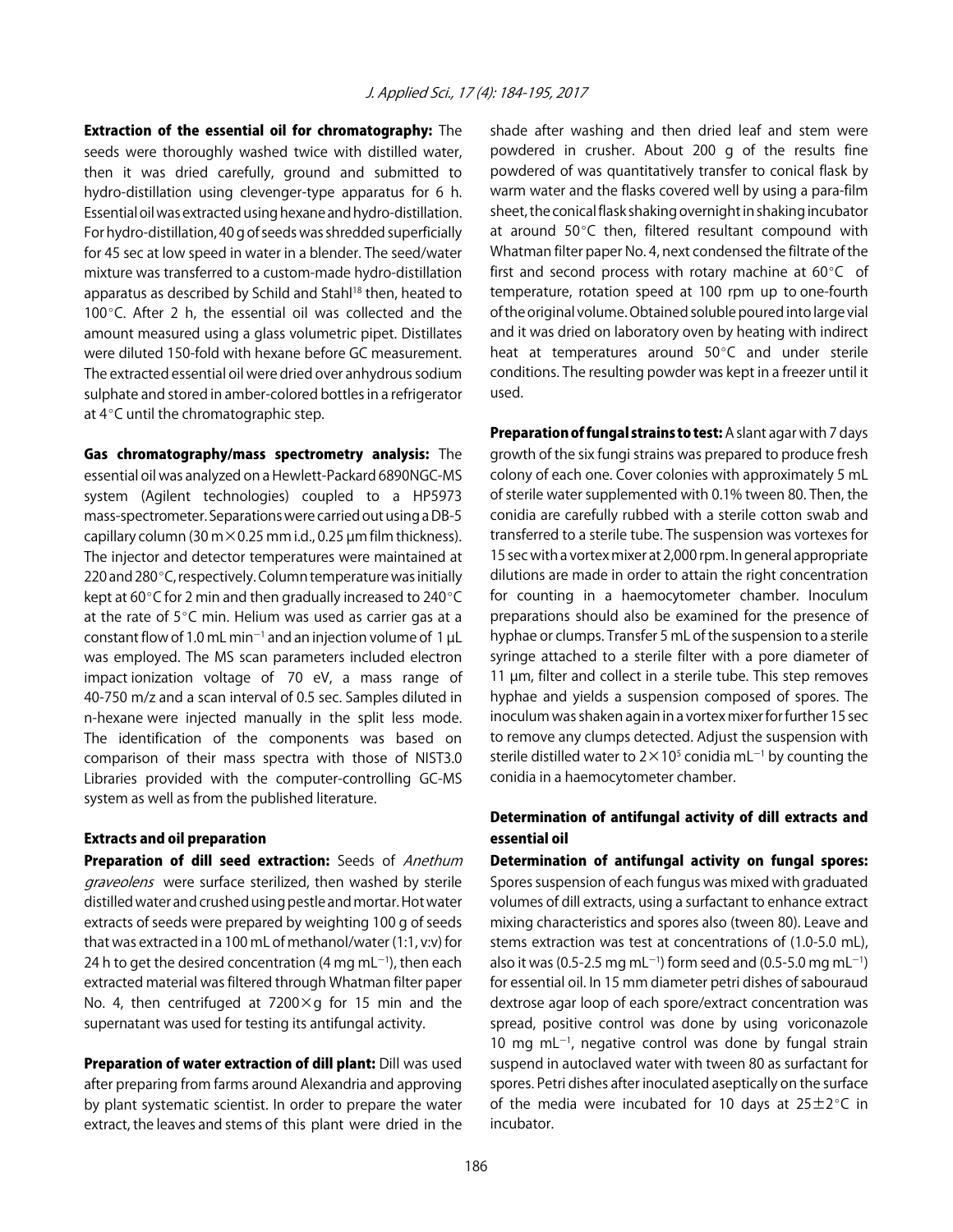Determination of antifungal activity of essential oil of dill:

Cut plug method recorded by Pridham *et al.*<sup>19</sup> with modification was employed to determine the antifungal activity of the chosen materials. Freshly prepared cells suspension of fungi (0.5 mL of about  $2 \times 10^5$  cells mL<sup>-1</sup>) was mixed well by vortex mixer for about 20 sec. Then, poured on sterile petri dishes with 10 mL of sterile potato dextrose medium after it's solidified. Regular wells were made in the inoculated agar plates by a sterile cork-borer with 1.0 mm diameter. Each well was aseptically filled up with 200 µL of essential oil with the concentration of 1% (v/v) that was prepared in 100 mL distilled waters containing 2% tween 80. Also, the well was filled with 200 µL of each plant extract with a concentration of (5 mg mL $^{-1}$ ).

## Determination of minimum inhibitory concentration of A. graveolens seed extract and its essentials oils against

mycotoxigenic strains: The Minimal Inhibitory Concentration (MIC) of A. graveolens seed as well as leaf oils against the toxigenic strain of Aspergillus flavus ITEM 8080, Aspergillus parasiticus ITEM 692, Aspergillus ochraceus ITEM 2456, Penicillum verrucosum ISPA 9618, Fusarium graminearum ISPA2020 and Aspergillus niger ITEM 2318 were determined by poisoned food technique reported earlier by Singh et al.<sup>20</sup> with some modifications. A 5 mm diameter disk of paper was cut and sterile well by autoclaved in a petri dish, after that, fungi spore suspensions prepared in Eppendorf tube containing 1 mL of autoclaved water/tween 80, tubes were mixed vigorously by vortex to avoid the mycelial clotting. Paper disks were impeded in Eppendorf tube of each fungal tube to super saturated by spores, then inoculated aseptically on the center of the PDA petri dish amended with test extraction (0.5-2.5 mg  $mL^{-1}$ ) form seed extract and  $(0.5-5.0 \text{ mg} \text{ mL}^{-1})$  for essential oil. The PDA plates without essential oils served as negative controls and PDA plates with antimycotic served as positive control. Both the treatment and control sets were incubated for ten days at  $25\pm2^{\circ}$ C in incubator. The colony diameters of fungal isolate in treatments and control sets were measured. The percent inhibition of fungi in treatment sets at different doses of roots extracts and seeds essential oil was calculated. All tests were performed in triplicate and the antifungal activity was expressed as the mean of inhibition and least significant differences was calculated for each treatment and recorded under the table of treatment.

Aflatoxin determination by HPLC: The HPLC used for aflatoxin detection was water-alliance 2695 HPLC system instrument, the column temperature was  $30^{\circ}$ C. Mobile phase

used as methanol:acetonitrile (v/v 50:50) with 0.1% formic acid for aflatoxins<sup>21</sup>. Injection volume 10  $\mu$ L. Triple quadrupole HPLC and analytical column RP-18nd-capped,  $150\times4.6$  mm, 5 µm particle size, flow rate 1.0 mL min<sup>-1</sup>. Aflatoxins were quantified by fluorescence detection (exictation/emission equal to 365/455 nm for aflatoxins).

Brine shrimp lethality test: The brine shrimp (Artemia salina) lethality test was carried out using a modification of the procedure by McLaughlin<sup>22</sup>. For this experiment resting brine shrimp eggs were obtained from Ocean Star® International (OSI) Inc., made in USA, serial No. 342942387912. Eggs in desiccator were stored in a refrigerator ( $5^{\circ}$ C). Artemia salina eggs were hatched in a sea salt solution (Instant Ocean®, 38 g  $L^{-1}$ ) with an incandescent light bulb as the heat source. After 48 h, the newly hatched nauplii were counted using a micropipette and transferred to 20 mL vials. Nine vials each containing 10 A. salina nauplii in 10 mL of sea salt solution (same as the hatching solution) were prepared. Three vials were labeled as controls with first one containing no DMSO, another with 10 µL and the last one with 100 µL DMSO. Four replicate vials contained 10 µL of 1% extraction of seeds, extraction of plant (leaves and stems) or essential oil solution and the other four replicates were prepared by adding 100 µL of 1% extraction of seeds, extraction of plant (leaves and stems) or essential oil solution. Surviving A. salina was counted after 24 h.

Statistical analysis of data: Every experiment was performed in triplicate. The results were recorded as Mean±Standard Deviation. Statistical analysis was performed using one-way analysis of variance (one-way ANOVA) using SPSS statistical package (SPSS 16) and the statistical significance was determined at  $p<0.05$ .

## RESULTS AND DISCUSSION

The secondary metabolites biosynthesis in botanical or medicinal plants is greatly influenced by environmental condition of plant growth. The volatile oil chemical composition of A. graveolens growing in varied geographical regions has been extensively studied<sup>9,23</sup>. Depending on the records of those studies, the major components of the A. graveolens oil are limonene, phellandrene, carvone, shapat ether, apiol, di-hydro carvone and myristicins<sup>24,25</sup>. One of the main reasons of this study was to determine if there is a different in chemical constituents as well as to evaluate the biological actions of A. graveolens plant growing in Egypt. A search of the literature has revealed that there is less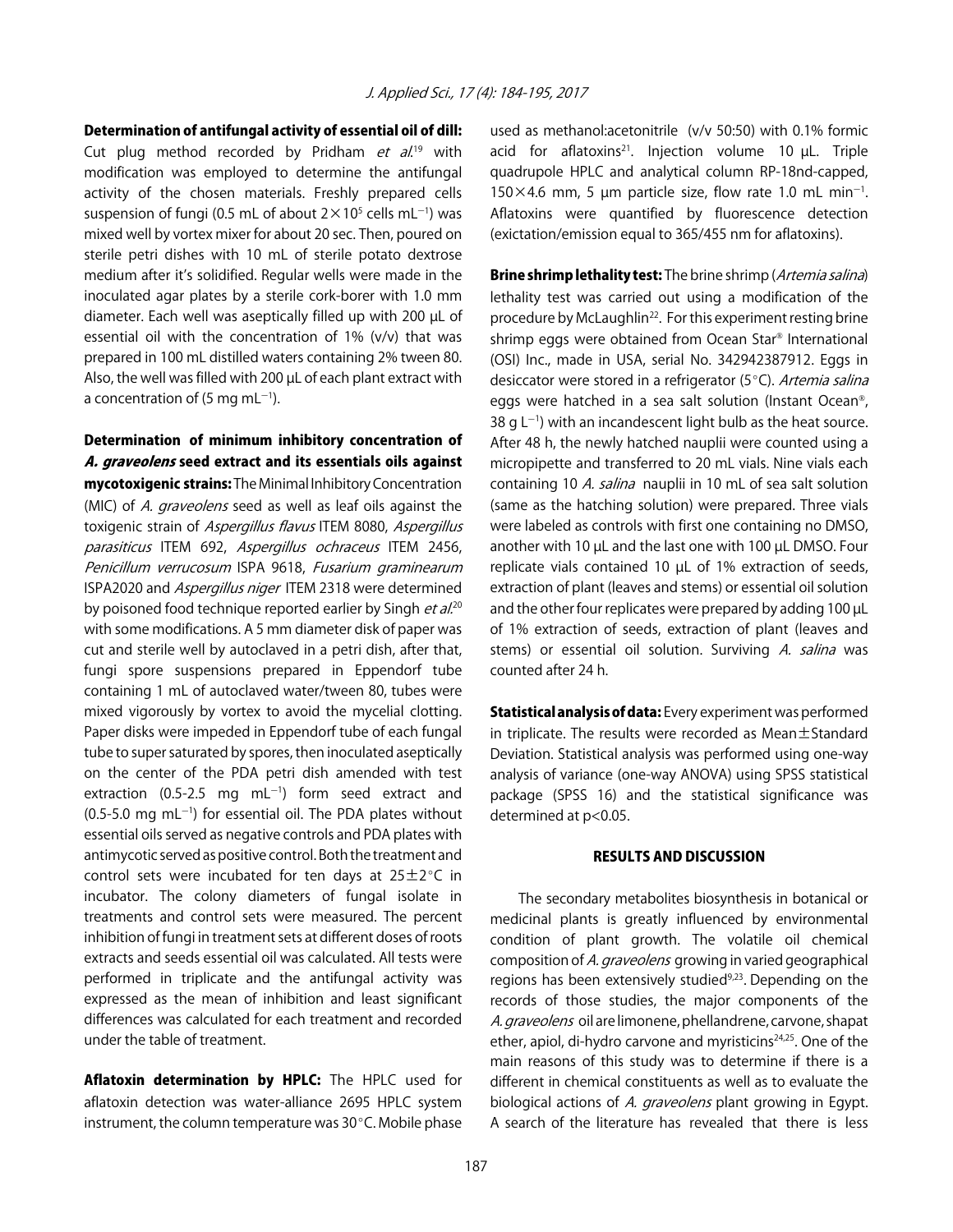previous studies on the chemical composition or bioactivity of the volatile oil of A. *graveolens* for Egyptian plant. Essential oil composition of Egyptian seeds of Anethum graveolens was determined as in Table 1, this can help to explain why the dill essential oil had an effect on toxigenic fungal growth and/or mycotoxin production.

**Phyto-chemical components of dill:** The phyto-constituents for seeds, seed oil, roots and leaves with stems of A. *graveolens* was determined qualitatively for its appearance as natural components that may have antifungal effects (Table 2), many components such as terpenoids, flavonoids and tannins were found in all parts of the plant, otherwise many components like steroids, reducing sugar and glycosides were vacillated between appearance and disappearance in different plant parts of dill and its seeds. One

Table 1: Essential oil composition ratio of seeds of Anethum graveolens

| Essential oil components   | Essential oil (%) | <b>Note</b>        |
|----------------------------|-------------------|--------------------|
| Limonene                   | 17.283            |                    |
| Methoxy-4-propenyl benzene | 1.764             |                    |
| Terpinene                  | 0.327             | Good against fungi |
| 2,6-dimethyl octatetraene  | 0.646             |                    |
| m-cymene                   | 0.211             | Low component      |
| Carvone                    | 40.998            | Main component     |
| Myristicin                 | 1.024             |                    |
| Trans dehydro-carvone      | 10.014            |                    |
| Apiol                      | 27.733            |                    |

| Table 2: Existent phyto-chemicals components in dill plant parts |  |  |  |  |
|------------------------------------------------------------------|--|--|--|--|
|------------------------------------------------------------------|--|--|--|--|

| Phyto-chemicals components Seeds Seeds oils Roots Leaves with stems          |          |         |         |  |
|------------------------------------------------------------------------------|----------|---------|---------|--|
| Terpenoids                                                                   | $^{+++}$ | $^{++}$ | $^{++}$ |  |
| Flavonoids                                                                   | $^{++}$  | $+++$   |         |  |
| <b>Steroids</b>                                                              |          | $+++$   |         |  |
| Reducing sugar                                                               |          | $^{++}$ |         |  |
| Anthraquinone                                                                |          |         |         |  |
| Saponins                                                                     | $^{+}$   |         |         |  |
| Cardiac glycosides                                                           |          |         |         |  |
| <b>Tannins</b><br>$\epsilon$ . $\epsilon$ i.e. $\pm$ . The set of $\epsilon$ |          | $+++$   |         |  |

-: Component not found, t: Trace, +: Low, ++: Moderate, +++: Highly found

| Table 3: Effect of leaves and stems extract against mycotoxiginic fungi growth |  |
|--------------------------------------------------------------------------------|--|
|--------------------------------------------------------------------------------|--|

of these components was anthraquinone, which appeared just in oil seeds of dill. Glycosides found to be disappear from leaves.

Vokk *et al.*<sup>26</sup> studied the phyto-chemical of dill (A. graveolens) they recorded that alkaloids, flavonoids, tannins and saponins were presence in the seeds of plant. They also quantitatively recorded their amounts, respectively as  $2.8 \pm 0.1$ ,  $11.05 \pm 0.07$ ,  $19.71 \pm 0.28$  and  $0.55 \pm 0.04$ , otherwise cardiac glycosides were not detected.

Other study was done by Dahiya and Purkayastha17 who tested the phyto-chemical components of shapat seed oil, results declared a lot of phyto-chemicals components were contained in seed volatile oil such as glycosides, tannins, steroids, saponins, reducing sugars and terpenoids. Also, Jana and Shekhawat<sup>11</sup> reported the appearance of flavonoids, terpenoids, steroids, glycosides, tannins and saponins in leaves, stems and roots of regenerated leaves and in vitro callus of A. graveolens.

## Antifungal activities of dill extracts and seeds essential oils:

In the present study, the anti-fungal effects of Anethum graveolens against six types of fungi were determined. The effect of the extracts and oil of dill were firstly examined on the sabouraud dextrose agar media. The extract of leaves+stems, also the extract of seeds were evaporated under vacuum in rotary evaporator until reached 1 mL, then it transferred into vial and dried under nitrogen. The dried extracts were resolved in 1 mL of tween/doubled distilled water to be ready for media additive. The spore suspension of each fungal type were prepared in 1 mL of water/tween solution, since the media reached  $42^{\circ}$ C, media pours into plates, the dill products (leaves and stems extract, seed extract and seeds oil) was added to compere its effect on the growth of fungi. Finally spore suspensions were spread on the plate's surface. In Table 3-5 the results showed that by adding

| Treatments<br>time (days) | Fungal strains and diameter (cm) |                                 |     |                          |                                  |     |                         |                                 |               |                          |                            |     |                            |                           |     |            |     |     |
|---------------------------|----------------------------------|---------------------------------|-----|--------------------------|----------------------------------|-----|-------------------------|---------------------------------|---------------|--------------------------|----------------------------|-----|----------------------------|---------------------------|-----|------------|-----|-----|
|                           | Aspergillus<br>flavus            |                                 |     | Aspergillus<br>ochraceus |                                  |     | Fusarium<br>graminearum |                                 |               | Pencillium<br>verrucosum |                            |     | Asperaillus<br>parasiticus |                           |     | niger      |     |     |
|                           |                                  | --------------------------<br>4 | 8   |                          | ---------------------------<br>4 | 8   |                         | --------------------------<br>4 | 8<br>--(Days) |                          | -------------------------- | 8   |                            | ------------------------- | 8   |            |     | 8   |
| Negative control          | 1.5                              | 2.7                             | 5.5 | .2                       | 2.8                              | 4.6 | 0.5                     | .3                              |               | . 3                      | 2.9                        | 5.2 |                            | 3.2                       | 5.9 | .7         | 4.3 | 7.2 |
| ml                        | ۱.5                              | 2.6                             | 5.2 | $\cdot$ 1                | 2.9                              | 4.4 | 0.5                     | . 3                             | 2.1           | 1.2                      | 2.8                        | 5.0 | 1.0                        | 3.2                       | 5.7 | 1.7        | 4.2 | 6.6 |
| 2 mL                      | 1.5                              | 2.3                             | 4.9 | .2                       | 2.7                              | 4.4 | 0.6                     |                                 | 2.5           | 1.2                      | 2.7                        | 4.8 | 0.9                        | 2.8                       | 5.0 | .5         | 4.1 | 6.3 |
| 3 mL                      | 1.4                              | 2.2                             | 4.1 |                          | 2.3                              | 3.9 | 0.4                     | 0.1                             | 2.3           | 1.0                      | 2.3                        | 4.2 | 0.6                        | 1.6                       | 3.1 | .3         | 3.9 | 5.9 |
| 4 mL                      | 2.،                              | 1.8                             | 3.9 | 0.9                      | 2.2                              | 3.6 | 0.5                     | 1.3                             | 2.2           | 0.6                      | 2.1                        | 4.2 | 0.4                        | 0.9                       |     | $\cdot$ .2 | 3.8 | 5.8 |
| 5 mL                      | 1.0                              | .8                              | 3.6 | 0.8                      | 2.0                              | 3.2 | 0.5                     |                                 | 2.0           | 0.6                      | 2.1                        | 4.0 | 0.4                        | 0.6                       |     |            | 3.7 | 5.5 |

All value were determined in centimeter of fungal diameter, LSD: 0.399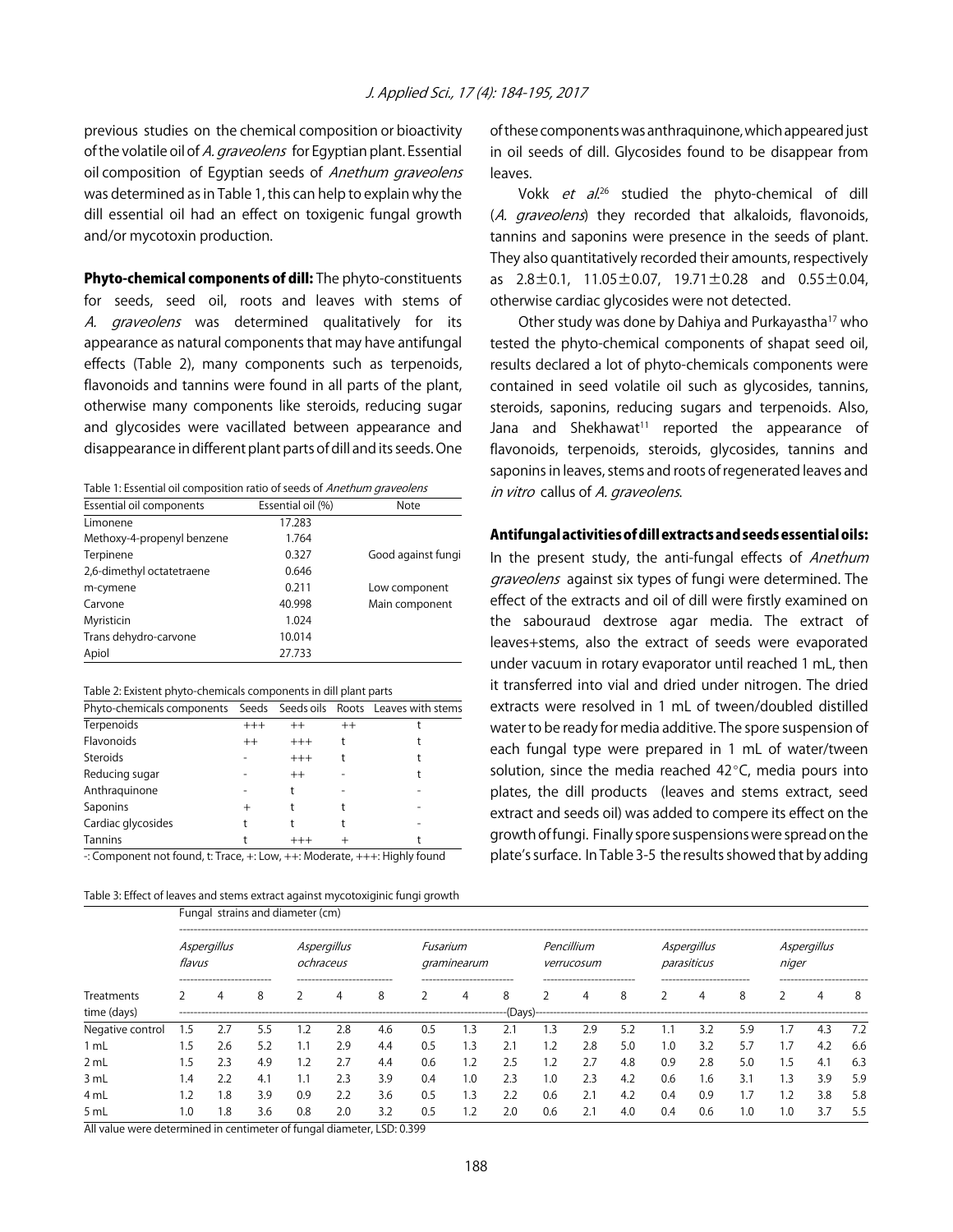## J. Applied Sci., 17 (4): 184-195, 2017

a graduated amount from 1-5 mL of the extract to media, there was an effect on the fungal growth which determined in centimeter after 2, 4 and 8 days of fungi grew on the media, these effects were varying from fungi to the other one.

Figure 1 and 2 showed the effect of some extract and oil on Aspergillus flavus and Aspergillus parasiticus fungi. Figure 1a showed the effect of extract from leaves and stems of dill plant on the growth of Aspergillus flavus,

Table 4: Effect of roots extract against mycotoxiginic fungi growth

|                                                  | Fungal strains |                                                   |     |                       |                                       |     |     |                                       |     |                                                                    |                                        |     |     |                                       |     |                                               |     |     |
|--------------------------------------------------|----------------|---------------------------------------------------|-----|-----------------------|---------------------------------------|-----|-----|---------------------------------------|-----|--------------------------------------------------------------------|----------------------------------------|-----|-----|---------------------------------------|-----|-----------------------------------------------|-----|-----|
|                                                  |                | Aspergillus flavus<br>--------------------------- |     | Aspergillus ochraceus |                                       |     |     |                                       |     | Fusarium graminearum Pencillium verrucosum Aspergillus parasiticus |                                        |     |     |                                       |     | Aspergillus niger<br>------------------------ |     |     |
| Treatments                                       |                | 4                                                 | 8   |                       | --------------------------------<br>4 | 8   |     | --------------------------------<br>4 | 8   |                                                                    | ---------------------------------<br>4 | 8   |     | --------------------------------<br>4 | 8   |                                               | 4   | 8   |
| time (days)                                      |                |                                                   |     |                       |                                       |     |     |                                       |     |                                                                    |                                        |     |     |                                       |     |                                               |     |     |
| Control                                          | .2             | 2.5                                               | 59  |                       | 2.6                                   | 4.9 | 0.7 | د.،                                   |     |                                                                    |                                        | 4.8 |     | 3.5                                   |     | .9                                            | 4.1 | 6.5 |
| $0.5 \,\mathrm{mg} \,\mathrm{mL^{-1}}$           | 1.1            | 2.5                                               | 5.2 |                       | 2.4                                   | 4.8 | 0.5 | 1.4                                   | 2.7 | 1.4                                                                | 2.6                                    | 4.8 |     | 3.1                                   | 5.3 | .8                                            | 4.1 | 6.6 |
| $1 \text{ mg} \text{ mL}^{-1}$                   | 1.0            | 2.1                                               | 4.6 | 0.9                   | 2.2                                   | 4.6 | 0.6 | 1.4                                   | 2.4 | 1.3                                                                | 2.3                                    | 4.5 | 0.7 | 2.4                                   | 4.6 | 4.۱                                           | 3.8 | 6.1 |
| 1.5 mg mL <sup>-1</sup>                          | 1.0            | 1.9                                               | 4.0 | 0.8                   | 1.9                                   | 3.8 | 0.4 | 1.0                                   |     | 1.0                                                                | 1.9                                    | 4.1 | 0.0 | 1.1                                   | フフ  |                                               | 3.3 | 5.6 |
| $2 \,\rm mg\,mL^{-1}$                            | 0.6            | 1.4                                               | 3.4 | 0.6                   | 1.6                                   | 3.5 | 0.5 | 0.8                                   | 2.0 | 0.6                                                                | 1.8                                    | 3.8 | 0.0 | 0.0                                   | 0.3 | 0.8                                           | 3.4 | 5.1 |
| $2.5 \,\mathrm{mg} \,\mathrm{m}$ L <sup>-1</sup> | 0.5            | 5.،                                               | 3.1 | 0.6                   | 1.6                                   | 3.3 | 0.5 | 0.6                                   | 2.0 | 0.3                                                                | 5.،                                    | 3.5 | 0.0 | 0.0                                   | 0.0 | 0.8                                           | 3.0 | 4.7 |

All value were determined in centimeter of fungal diameter, LSD = 0.661

Table 5: Effect of seed essential oils against mycotoxiginic fungi growth

Fungal strains

| Treatments<br>time (days)                                                                           |     | Aspergillus flavus               |     |     | Aspergillus ochraceus               |     |     |                                        |      |     | Fusarium graminearum Pencillium verrucosum Aspergillus parasiticus |     |     |                                  |     |     | Aspergillus niger             |      |  |
|-----------------------------------------------------------------------------------------------------|-----|----------------------------------|-----|-----|-------------------------------------|-----|-----|----------------------------------------|------|-----|--------------------------------------------------------------------|-----|-----|----------------------------------|-----|-----|-------------------------------|------|--|
|                                                                                                     |     | ---------------------------<br>4 | 8   |     | ------------------------------<br>4 | 8   |     | ---------------------------------<br>4 | 8    |     | --------------------------------<br>4                              | 8   |     | -------------------------------- | 8   |     | ------------------------<br>4 | 8    |  |
| Control                                                                                             | .3  | 2.5                              | 5.1 | 1.4 | 3.4                                 | 4.8 | 0.4 |                                        | .7   | 0.7 | 3.1                                                                | 5.6 | 1.2 | 3.1                              | 6.3 | .5  | 3.9                           | -6.7 |  |
| $0.5 \,\mathrm{mg} \,\mathrm{mL^{-1}}$                                                              | 0.6 | 7.،                              | 3.2 | 1.1 | 2.3                                 | 4.4 | 0.3 | 0.65                                   | . .7 | 0.4 | $\overline{8}$                                                     | 3.5 |     | 2.9                              | 6.0 | .5  | 3.8                           | 5.6  |  |
| 1 mg m $L^{-1}$                                                                                     | 0.5 | .2                               | 2.6 | 1.0 | 1.9                                 | 2.9 | 0.1 | 0.5                                    | 0.8  | 0.3 | .45                                                                | 3.2 |     | 2.5                              | 3.5 |     | 3.2                           | 5.3  |  |
| $2 \,\rm mg\,mL^{-1}$                                                                               | 0.2 | 0.8                              | 1.9 | 0.7 | 1.0                                 | 2.2 | 0.0 | 0.0                                    | 0.2  | 0.2 | 0.8                                                                | 2.0 | 0.9 | 1.8                              |     | 0.7 | 2.5                           | 4.8  |  |
| $3 \text{ mg} \text{ mL}^{-1}$                                                                      | 0.0 | 0.2                              |     | 0.4 | 0.55                                | 0.7 | 0.0 | 0.0                                    | 0.0  | 0.0 | 0.75                                                               | .3  | 0.0 | 0.4                              | . 3 | 0.0 | 1.4                           | 3.5  |  |
| $4 \,\rm{mg} \, \rm{m} \, \rm{L}^{-1}$                                                              | 0.0 | 0.0                              | 0.9 | 0.0 | 0.0                                 | 0.0 | 0.0 | 0.0                                    | 0.0  | 0.0 | 0.7                                                                | l.1 | 0.0 | 0.0                              | 0.0 | 0.0 | 0.0                           | 0.8  |  |
| 5 mg m $L^{-1}$                                                                                     | 0.0 | 0.0                              | 0.0 | 0.0 | 0.0                                 | 0.0 | 0.0 | 0.0                                    | 0.0  | 0.0 | 0.0                                                                | 0.0 | 0.C | 0.0                              | 0.0 | 0.0 | 0.0                           | 0.0  |  |
| All colors are characteristic and the contract of $\ell$ and the contracted $\ell$ CD, $\alpha$ 440 |     |                                  |     |     |                                     |     |     |                                        |      |     |                                                                    |     |     |                                  |     |     |                               |      |  |

All value were determined in centimeter of fungal diameter, LSD: 0.443



Fig. 1(a-c): Leaves/stems extract effect on Aspergillus flavus, (a) Effect of dill extracts against Aspergillus flavus, (b) Control of Aspergillus flavus growth and (c) Seeds extract effect on Aspergillus flavus growth rate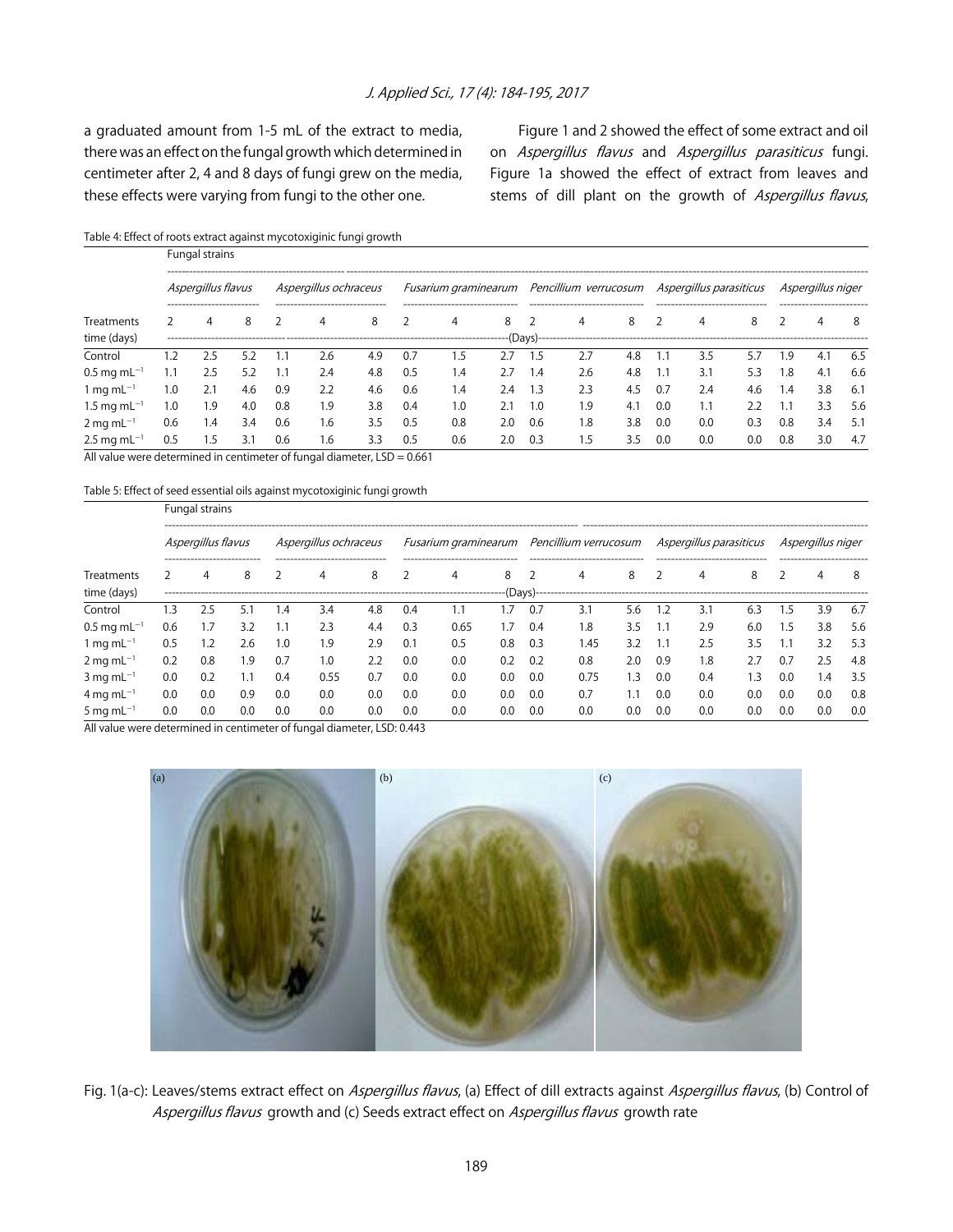

Fig. 2(a-e): Effect of dill extracts and essential oil on Aspergillus parasiticus essential oil effect on (a) Aspergillus flavus, (b) Aspergillus parasiticus, (c) Leaves/stem extracts effect on Aspergillus parasiticus and (d, e) Roots extract impact on Aspergillus parasiticu growth rate

Fig. 1b was the control of fungi, Fig. 1a and 2a showed the effect of roots extract and seeds essential oils respectively on Aspergillus flavus. Figure 2b-e showed dill products effect on Aspergillus parasiticus fungi.

Meanwhile, in Fig. 3 and 4 showed the effect of dill extracts and dill essential oils on Aspergillus ochraceus, Fusarium graminearum and Penicillum verrucosum fungi were observed, the Fig. 3a-d showed the inhibition effect of dill on Aspergillus ochraceus fungi, finally Fig. 4a-c showed the effect of dill on *Fusarium graminearum* fungi and Fig. 4d showed the effect of dill seeds essential oils on Penicillum verrucosum fungi.

Many types of essential oils obtained from the plants were recorded to have antimicrobial activity against a various types of microorganisms including the Gram-negative, Gram-positive bacterial and fungal strains. Nevertheless, the variances in the antimicrobial effects may illustrated by predisposition, testing circumstances, physicochemical advantage of volatile oils, also dissimilarity between different strains. The antimicrobial impacts for essential oil were reported by Singh *et al.*<sup>20</sup>. Previous study by Delaquis *et al.*<sup>12</sup> on volatile oil of A. graveolens recorded that: Against Listeria monocytogenes and Saccharomyces cerevisiae, volatile oil and its components had good antibacterial activity.

Badar et al.<sup>27</sup> studied the effect of dill essential oils as antibacterial material on some kind of bacteria, they used a local Pakistani isolates of E. coli, Salmonella typhi, Bacillus subtilis and Staphylococcus aureus. They use the suitable standard antibiotic for each strain as a positive control (penicillin, chloramphenicol, gentamicin and oxy-tetracycline) and the negative control was not added neither antibiotic nor essential oils. They found that, essential oils of A. graveolens had approximately the same effects as antibiotic on strain of E. coli, but that effect was decreased (not far from) in the other bacterial strains. They also recorded that; the original essential oil and the first dilution of oil (1:10) had the same effects on bacterial strains inhibition, at the last dilution of the dill essential oil (1:200) antibacterial characteristics of oil were disappeared.

Three product types of Anethum graveolens were prepared, the extracts were recorded as leaves and stems extract, roots extract and seeds oil. The effect of each product was varied on the fungal growth and toxin production. First of all the effect of leaves and stems extract was studied to determined its effects on fungal growth all species of fungi used in this study, result showed that at 5 mL extraction of leaves and stems the effect on fungal growth recorded as the highest ratio. The highest inhibition effect found on the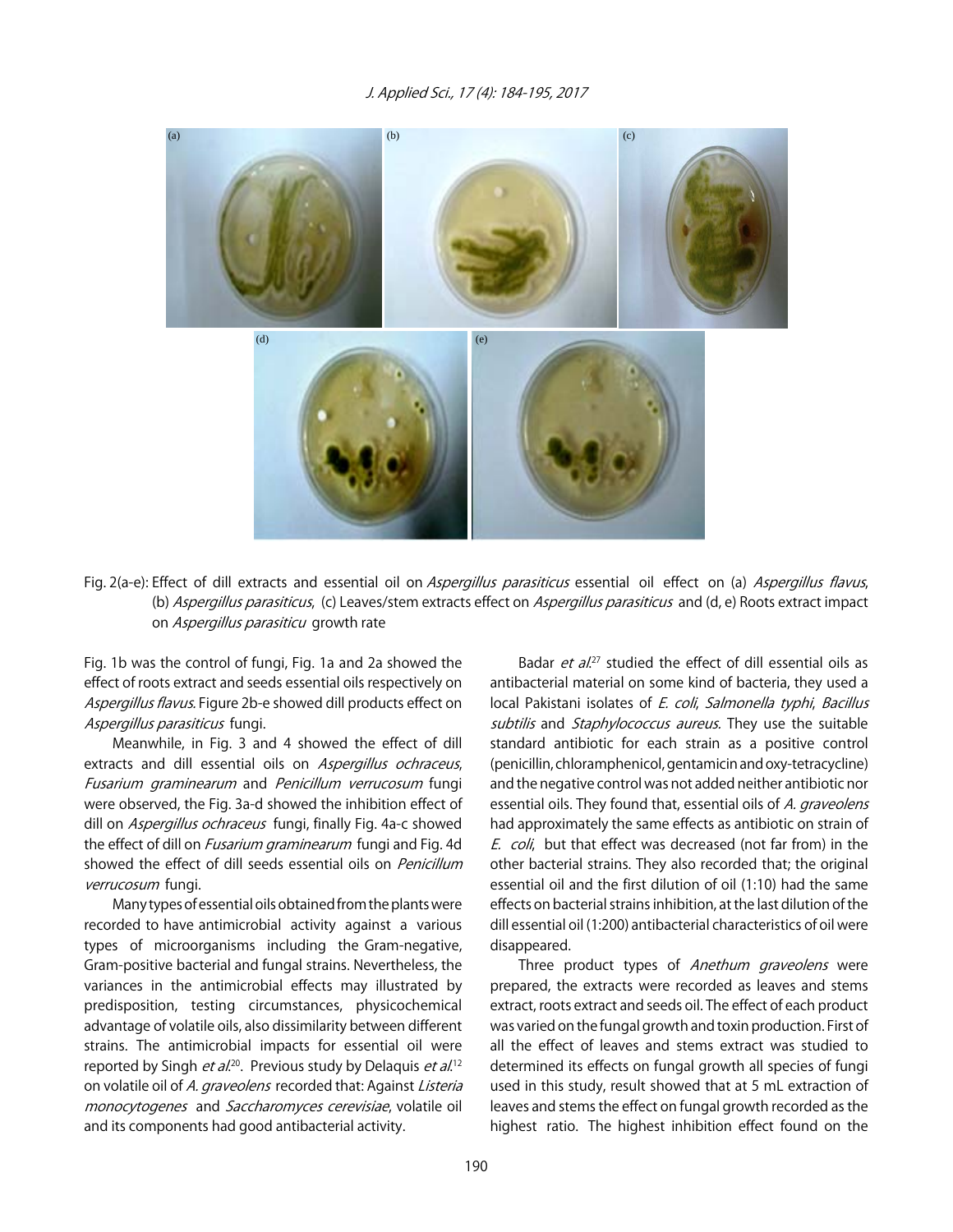

Fig. 3(a-d): Effect of dill extracts against Aspergillus ochraceus, (a, b) Essential oil, (c) Leaves/stems extract and (d) Roots extract



Fig. 4(a-d): Effect of dill extracts against Fusarium graminearum on (a) Leaves/stems extract, (b) Seeds oil impact, (c) Roots extract and (d) Seeds oil against Penicillum verrucosum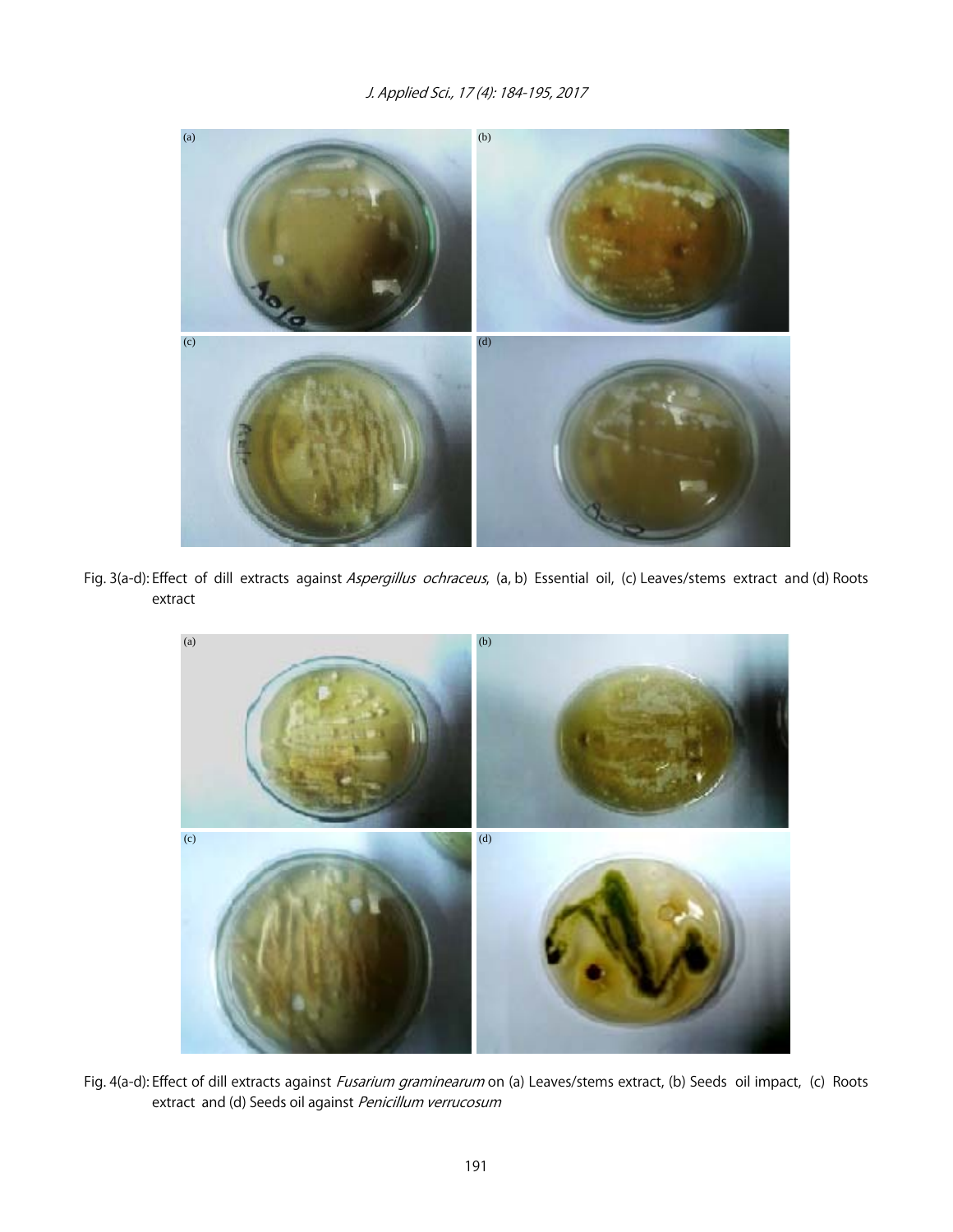Aspergillus parasiticus fungi followed by Fusarium graminearum, the third one was Aspergillus ochraceus, then Aspergillus flavus came as the fourth one in inhibition values, after that Penicillum verrucosum, finally Aspergillus niger was the lowest fungi that inhibited by using the extract, in Table 3-5 the means of triplicates values were recorded as for 2, 4 and 8 days of fungal growth.

The results showed that, the antifungal compound which used as positive control effected on the six types of fungi under experimental conditions, it's stopped fungal growth except for *Fusarium graminearum*, which had a very small growths after 4 days of growth (0.2 cm) and after 8 days of growth (0.6 cm) on the plate media (Table 5). For Aspergillus flavus, the effect of leaves and stems extracts of the plant was significantly appeared after addition of 3 mL of the extract to media (Table 3). The extracts was prepared and save at Frigidaire until media autoclaved, at  $42^{\circ}$ C and just before media pours into dishes, the extracts were added in graduated values to media under aseptic conditions. The spores suspensions in tween 80 were prepared, a disk of paper with 0.5 cm diameter were supersaturated by the spore suspension after added to the center of the dish media. Aspergillus niger recorded as the lowest fungi in inhibition by extraction of dill plant.

The effect of Anethum graveolens roots extract on fungal strains under experimental conditions clearly demonstrates that, roots extract did not have a great effect on fungal growth except in case of A. parasiticus, the extract prevent A. parasiticus even six days on media at extract concentration 2 mg  $ml^{-1}$  and the growth was completely stopped at extract concentration 2.5 mg mL $^{-1}$  (Table 4). Volatiles compounds from herbal plants often obtained by using hydro distill or steam handling that was first progressing by the Arabs scientists in the middle centuries. Herbal plants known to have antiseptic also medical characteristics such as bactericidal, fungicidal, antiviral and essence also it may use as preservation for foods, it has been used as antimicrobial, painkiller, calmative, anti-inflammation, spasmolytic and local anesthetized for diseases. Volatiles oil of medicinal plants may contain about 20-60 components in quality different concentrations.

Bakkali et al.<sup>28</sup> elucidated the foundation of volatiles components in plants, they found that these components are recognized by 2 or 3 master components at fairly high concentrations (20-70%) in compare with others present which presence in trace amounts. As yet, numerous researchers have revealed that Aspergillus growth was completely inhibited by plentiful plants volatiles components. In a review by Alpsoy<sup>29</sup>, recorded that by the examination of the effects of essential oils of 58 plant species which distributed in 18 family on A. flavus and/or A. parasiticus evolution. In these experiment of essential oils were reformatted from leaf, stem and flower, these plants have been taken up from domestic market. He recorded that, used of variances concentration from essential oils had been found to make varying inhibition degrees in development of Aspergillus species.

In Table 5, results showed that the oil extracted from the seeds of the plant dill (Anethum graveolens) was more effective impact on fungal growth from the previous extracts whether the plant's leaves extract or roots extracts (Table 3, 4). Inhibitory effect of essential oils of seeds was a clear impact on *Aspergillus* fungi (A. *parasiticus* followed by A. ochraceus, then A. niger and finally A. flavus), the results also appeared that, most fungal strains had stopped in its growth by using a concentration of 4 mg mL $^{-1}$  of seed oil, the growth of all fungi under experiment was prevented after addition concentration of dill oil seeds more than 4 mg mL $^{-1}$ . By using dill essential oil at concentration of 3 mg mL $^{-1}$ most of fungi were late in growth more than 2 days, in *F. graminearum* at 3 mg mL<sup>-1</sup> of seeds oil the growth of fungi were completely stopped, A. parasiticus, P. verrucosum and A. flavus were weaken in growth after 3 days of inoculation, A. niger were later growth until 2 days of inoculation but after that it grow normally and A. ochraceus had weak growth but fungi mycelial appeared at two days of inoculation.

In comparing of A. graveolens extracts and essential oil effects on toxigenic fungal growth of six strains results showed that, essential oil was the best one for inhibition the growth of mycelia, the reducing rate reached 100% by using concentration equal to 4-5 mg mL $^{-1}$  essential oil. However, other two extracts had variety effects on fungal growth, the results appeared better effect in case of root extract, it cuts fungal growth by around 40% for A. flavus and 100% for A. paraciticus, leaves and stem extract had inhibition effect closed to that was given by root extract except on *Fusarium* fungi.

According to Baydar *et al*.<sup>30</sup> substantial components can representing around 85% from volatile components of any plant oils, whereas, other components were found as a trace. Other studies explained the relationship between compounds chemical structures which found in essential oil and antimicrobial effects for this oil. Constituent's analysis of essential oils showed that compounds such as carvacrol, r-cimene, a-terpinolene, anethol and eugenol were the main components present in the different essential oils studied. Phenolic components, such as eugenol, anethole and carvacrol, its precursors r-cimene and g-terpinolene and its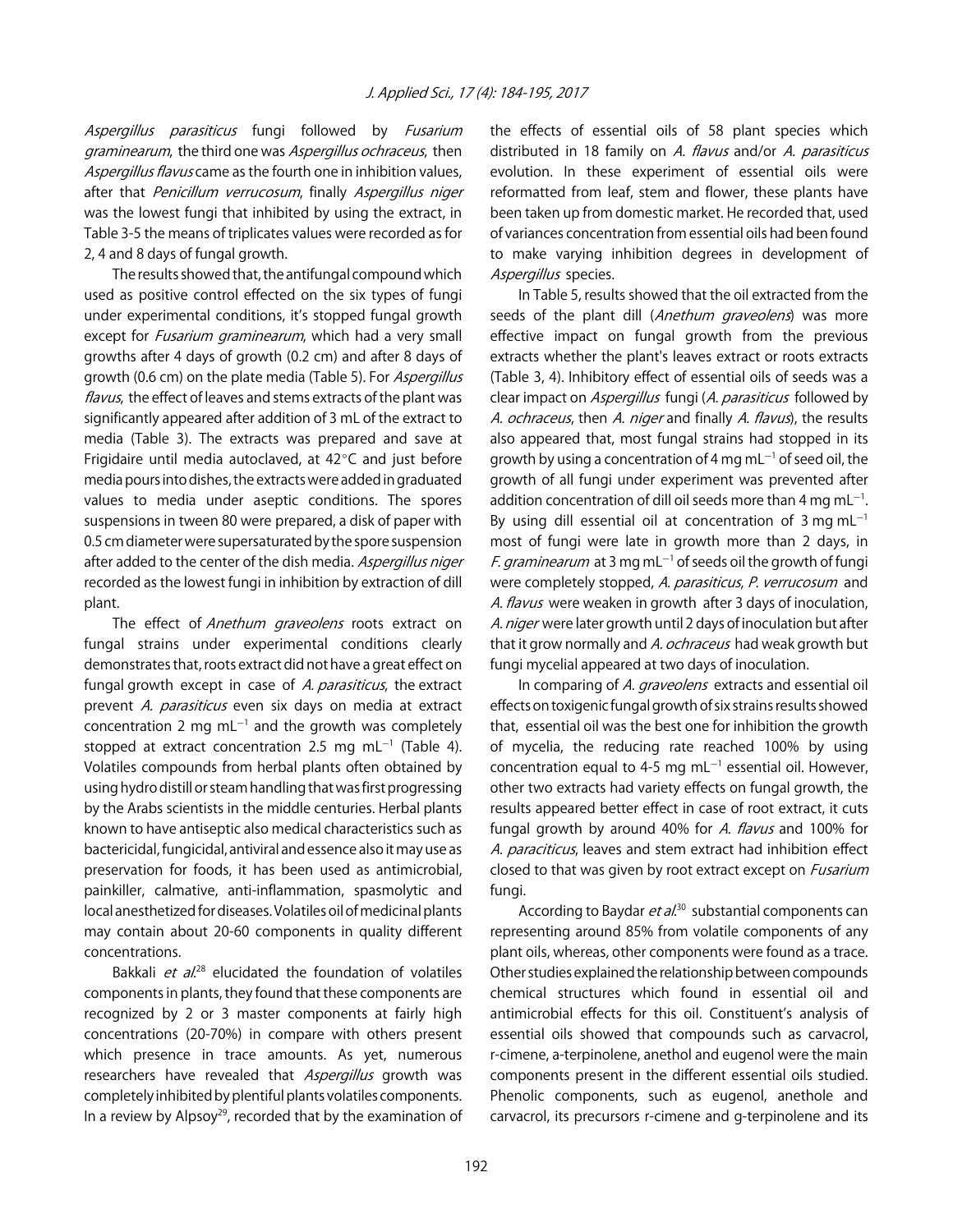

Fig. 5: Effect of seed essential oils against aflatoxin  $B_1$  and aflatoxin  $G_1$ 

isomers thymol are chiefly responsible for the antimicrobial properties of essential oils. Also, the physical nature of essential oils, that is low molecular weight combined with pronounced lipophilic tendencies allow them to penetrate cell membrane more quickly than other substances<sup>31</sup>. However, there is an evidence for say that; minor components have a critical part to play in antimicrobial activity, possibly by producing a synergic effect between other components<sup>32</sup>.

Anti-microbial effects for essential oils of plants were elucidated by several suggested theories: (1) The effect may depended on major and/or minor components that could be resulted in the form of damage to the enzymatic cell system, including those associated with energy production and synthesis of structural compounds<sup>33,34</sup>, otherwise reason, (2) The active or volatiles oils component could made denaturation for enzymes responsible in spore germination or it may interference with the amino acids that involved in germination<sup>35</sup>, (3) It may cause irreversible damage in cell membrane, cell wall and cellular organelles when A. parasiticus and A. flavus were exposed to different essential oils<sup>36,37</sup>.

Essential oils of dill (Anethum graveolens) and its components was studied in this experiment for its ability to reducing fungal excretion of toxin, a strain of A. flavus ITEM 8080 which had ability to produce toxin in media used as a control for study reduction effect of dill essential oils on aflatoxin  $B_1$  and aflatoxin  $G_1$ , the results showed that by increasing the amount of seeds essential oil that added to the ingredients of Chloramphenicol Potato Dextrose Agar (CPDA) media the reduction ratio of aflatoxin  $B_1$  and aflatoxin  $G_1$  were

increased (Fig. 5). The maximum inhibition ratio was recorded ad 87.7% for aflatoxin  $B_1$  and it was recorded as 92.2% inhibition ratio for aflatoxin  $G<sub>1</sub>$  in media.

Alpsoy<sup>29</sup> also recorded that, it is possible to use essential oils from plants to degrade the growth of A. flavus and A. parasiticus along with reduce aflatoxin production. Chemical structure of volatile oil might appoint to antimicrobial efficacy for herbal plants. Such consequence might elucidate by the great content of those substances in the herbal volatile oil. Numerous studies referring to components of volatile oil and its rules to reduce growth rate of A. flavus and A. parasiticus. In a study of Razzaghi-Abyaneh *et al*.<sup>38</sup> who isolate dill apiole, this component was phenyl propanoid compound, they isolate it from leaf volatiles oil of shapat and classified it as specific compound to reduce aflatoxin  $G_1$  production from A. parasiticus, the inhibition ratio may reach 50% of its concentration without any apparent impact on fungal growth or aflatoxin  $B_1$  synthesis. Other apiole, isolated from seed oil of P. crispum appeared similar effects to dillapiole for  $AFG<sub>1</sub>$ reducing. It is suggest that those componds perhaps inhibit  $AFG<sub>1</sub>$  biosynthesis through inhibition of CypA whose one of the P450 monooxygenases enzymes that are involved in the formation of aflatoxin  $G_1$ .

In a comparison between uses of plant parts extracts (leaves and stems, roots and seeds essential oil), the results elucidated that, seeds essential oil had the best results for fungal inhibition on six strains mycotoxigenic fungi under experiment. By using antimycotic solution as positive control, F. graminearum was the most fungi which had great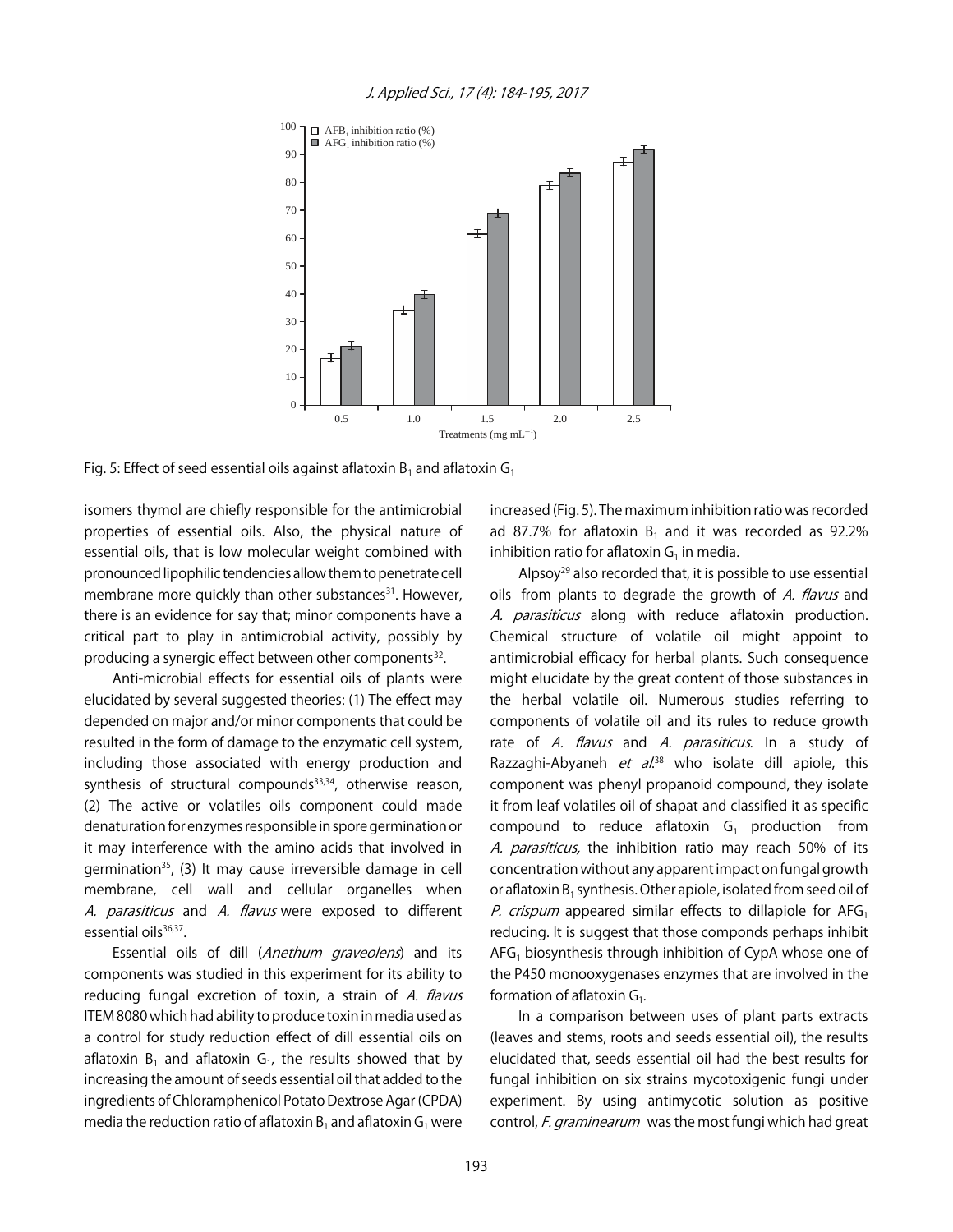inhibition, by using more than 2 mg mL $^{-1}$  of essential oil extract. Nevertheless, P. verrucosum and A. niger could resist the effect and there were still some mycelial growth until concentration of essential oil in media reached 4 mg mL $^{-1}$ . At concentration of 5 mg mL $^{-1}$  dill essential oil extract the growth of all six strains of mycotoxigenic fungi was stopped. Using of seeds oil against aflatoxin  $B_1$  and  $G_1$  could reduce their amounts to 87.7 and 92.2% for aflatoxin  $B_1$  and  $G_1$ , respectively. This inhibition ratio happened at 5 mg mL $^{-1}$  of dill seeds essential oil in toxin producing fungi media.

## **CONCLUSION**

Dill is an herb plant natively found in the Mediterranean area and Western Africa. Shapat or dill was known as a medicinal herbal for ancient Indian and Egyptian as far as 3000 BC. Many secondary metabolites were found in dill seeds oil, such as carvone, apiol and limonene, those components considered as major components. Otherwise, cymene, terpinene and myristicin were considered as minor components, major and minor components in dill could be one of the most reasons that caused inhibition for fungal growth and toxin production in toxigenic fungi. Phyto-chemical components that were found in the dill plant parts could play also an important role in fungal inhibition and/or mycotoxin production, these components were varied and distributed between plant parts.

## ACKNOWLEDGMENT

This study was supported as part of project entitled "Novel strategies to reduce aflatoxins in food and feed chains" (Aflared project), funded by Science and Technology Development Fund, Egyptian Ministry for high education and Scientific Research.

#### **REFERENCES**

- 1. Jones, H.C., J.C. Chancey, W.A. Morton, W.V. Dashek and G.C. Llewellyn, 1980. Toxic responses of germinating pollen and soybeans to aflatoxins. Mycopathologia, 72: 67-73.
- 2. Basmacioglu, H., H. Oguz, M. Ergul, R. Col and Y.O. Birdane, 2005. Effect of dietary esterified glucomannan on performance, serum biochemistry and haematology in broilers exposed to aflatoxin. Czech J. Anim. Sci., 50: 31-39.
- 3. Wagacha, J.M. and J.W. Muthomi, 2008. Mycotoxin problem in Africa: Current status, implications to food safety and health and possible management strategies. Int. J. Food Microbiol., 124: 1-12.
- 4. Jayashree, T. and C. Subramanyam, 2000. Oxidative stress as a prerequisite for aflatoxin production by Aspergillus parasiticus. Free Radic. Biol. Med., 29: 981-985.
- 5. Halliwell, B., 1997. Antioxidants and human disease: A general introduction. Nutr. Rev., 55: S44-S49.
- 6. Nasir, E. and S.I. Ali, 1972. Flora of West Pakistan. Stewart Herbarium, Gorden College, Rawalpindi, pp: 105.
- 7. Simon, J.E., A.F. Chadwick and L.E. Craker, 1984. Herbs: An Indexed Bibliography 1971-1980 the Scientific Literature on Selected Herbs and Aromatic and Medicinal Plants of the Temperate Zone. Archon Books, Hamden, CT., ISBN-13: 978-0208019905, Pages: 770.
- 8. Ali, B., N.A. Al-Wabel, S. Shams, A. Ahamad, S.A. Khan and F. Anwar, 2015. Essential oils used in aromatherapy: A systemic review. Asian Pac. J. Trop. Biomed., 5: 601-611.
- 9. Jirovetz, L., G. Buchbauer, A.S. Stoyanova, E.V. Georgiev and S.T. Damianova, 2003. Composition, quality control and antimicrobial activity of the essential oil of long-time stored dill (Anethum graveolens L.) seeds from Bulgaria. J. Agric. Food Chem., 51: 3854-3857.
- 10. Rice, P.J. and J.R. Coats, 1994. Insecticidal properties of several monoterpenoids to the house fly (Diptera: Muscidae), red flour beetle (Coleoptera: Tenebrionidae) and Southern Corn Rootworm (Coleoptera: Chrysomelidae). J. Econ. Entomol., 87: 1172-1179.
- 11. Jana, S. and G.S. Shekhawat, 2010. Anethum graveolens. An Indian traditional medicinal herb and spice. Pharmacol. Rev., 4: 179-184.
- 12. Delaquis, P.J., K. Stanich, B. Girard and G. Mazza, 2002. Antimicrobial activity of individual and mixed fractions of dill, cilantro, coriander and eucalyptus essential oils. Int. J. Food Microbiol., 74: 101-109.
- 13. Souri, E., G. Amin, H. Farsom and S. Andaji, 2004. The antioxidant activity of some commonly used vegetables in Iranian diet. Fitoterapia, 75: 585-588.
- 14. Zeng, H., J. Tian, Y. Zheng, X. Ban, J. Zeng, Y. Mao and Y. Wang, 2011. In vitro and in vivo activities of essential oil from the seed of Anethum graveolens L. against Candida spp. Evid.-Based Complement. Altern. Med., Vol. 2011. 10.1155/2011/659704.
- 15. Hajhashemi, V. and N. Abbasi, 2008. Hypolipidemic activity of Anethum graveolens in rats. Phytother. Res. J., 3: 372-375.
- 16. Radulescu, V., M.L. Popescu and D.C. Ilies, 2010. Chemical composition of the volatile oil from different plant parts of Anethum graveolens L. (Umbelliferae) cultivated in Romania. Farmacia, 58: 594-600.
- 17. Dahiya, P. and S. Purkayastha, 2012. Phytochemical analysis and antibacterial efficacy of dill seed oil against multi-drug resistant clinical isolates. Asian J. Pharm. Clin. Res., 5: 62-64.
- 18. Schild, W. and E. Stahl, 1981. Pharmazeutische Biologie. Gustav Fischer, Stuttgart, ISBN: 9783437202094, Pages: 461.